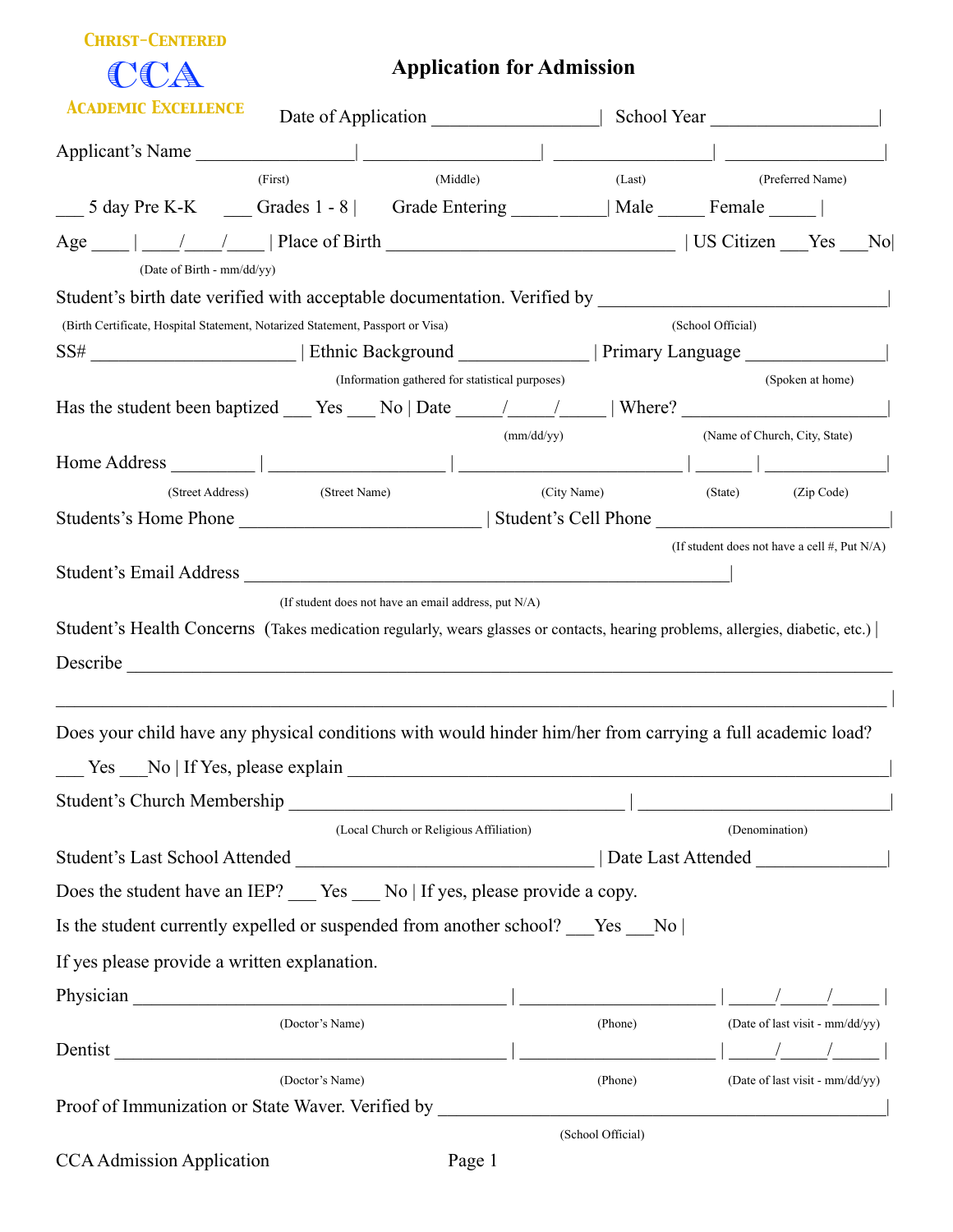## **Parent Information**

| (Parent / Guardian Full Name)<br>Address (Only if different from student)                                                   | (Parent / Guardian Full Name)<br>Address (Only if different from student)                                                                                                                                                           |
|-----------------------------------------------------------------------------------------------------------------------------|-------------------------------------------------------------------------------------------------------------------------------------------------------------------------------------------------------------------------------------|
|                                                                                                                             | Relationship to Student                                                                                                                                                                                                             |
|                                                                                                                             |                                                                                                                                                                                                                                     |
| Employer                                                                                                                    | Employer                                                                                                                                                                                                                            |
| Business Phone                                                                                                              | Business Phone                                                                                                                                                                                                                      |
| Home Phone                                                                                                                  | Home Phone                                                                                                                                                                                                                          |
| Cell Phone                                                                                                                  | Cell Phone                                                                                                                                                                                                                          |
|                                                                                                                             | Email expression and the contract of the contract of the contract of the contract of the contract of the contract of the contract of the contract of the contract of the contract of the contract of the contract of the contr      |
|                                                                                                                             | Church Affiliation                                                                                                                                                                                                                  |
|                                                                                                                             |                                                                                                                                                                                                                                     |
| US Citizen Yes No                                                                                                           | US Citizen Yes No                                                                                                                                                                                                                   |
| Parents are: Married Separated Divorced Single                                                                              |                                                                                                                                                                                                                                     |
| If parents are separated/divorced, who has legal custody?                                                                   |                                                                                                                                                                                                                                     |
| With whom does the student live?                                                                                            |                                                                                                                                                                                                                                     |
| Is there a court order concerning custody? Yes No N/A                                                                       |                                                                                                                                                                                                                                     |
| Is there a "NO CONTACT order? Yes No N/A                                                                                    |                                                                                                                                                                                                                                     |
| Copies of official Custody and / or No Contact paperwork must be on file at the school.                                     |                                                                                                                                                                                                                                     |
|                                                                                                                             | (Signature of School official)                                                                                                                                                                                                      |
| Others in the household                                                                                                     |                                                                                                                                                                                                                                     |
| Name                                                                                                                        | Relationship to student                                                                                                                                                                                                             |
|                                                                                                                             |                                                                                                                                                                                                                                     |
|                                                                                                                             |                                                                                                                                                                                                                                     |
|                                                                                                                             |                                                                                                                                                                                                                                     |
| <u> 1989 - Johann Stoff, deutscher Stoff, der Stoff, der Stoff, der Stoff, der Stoff, der Stoff, der Stoff, der S</u>       |                                                                                                                                                                                                                                     |
|                                                                                                                             |                                                                                                                                                                                                                                     |
|                                                                                                                             | If parents cannot be reached, whom may we call in case of an emergency? Parents will always be called first.                                                                                                                        |
| Name                                                                                                                        | Phone <u>and</u> the contract of the contract of the contract of the contract of the contract of the contract of the contract of the contract of the contract of the contract of the contract of the contract of the contract of th |
| Name<br><u> 1989 - Johann Barn, mars ann an t-Amhain ann an t-Amhain an t-Amhain ann an t-Amhain an t-Amhain ann an t-A</u> | Phone                                                                                                                                                                                                                               |
|                                                                                                                             |                                                                                                                                                                                                                                     |
|                                                                                                                             | The school must be notified if a designated person has been asked to collect your child/children. The                                                                                                                               |
|                                                                                                                             | designee must present a driver's license before the child/children will be released into his/her care.                                                                                                                              |
|                                                                                                                             |                                                                                                                                                                                                                                     |
|                                                                                                                             |                                                                                                                                                                                                                                     |
| My child will come to and from school by: Family Car Car Pool                                                               |                                                                                                                                                                                                                                     |

(Please list only Car Pool Drivers, Not people allowed to pick up your child, SEE ABOVE)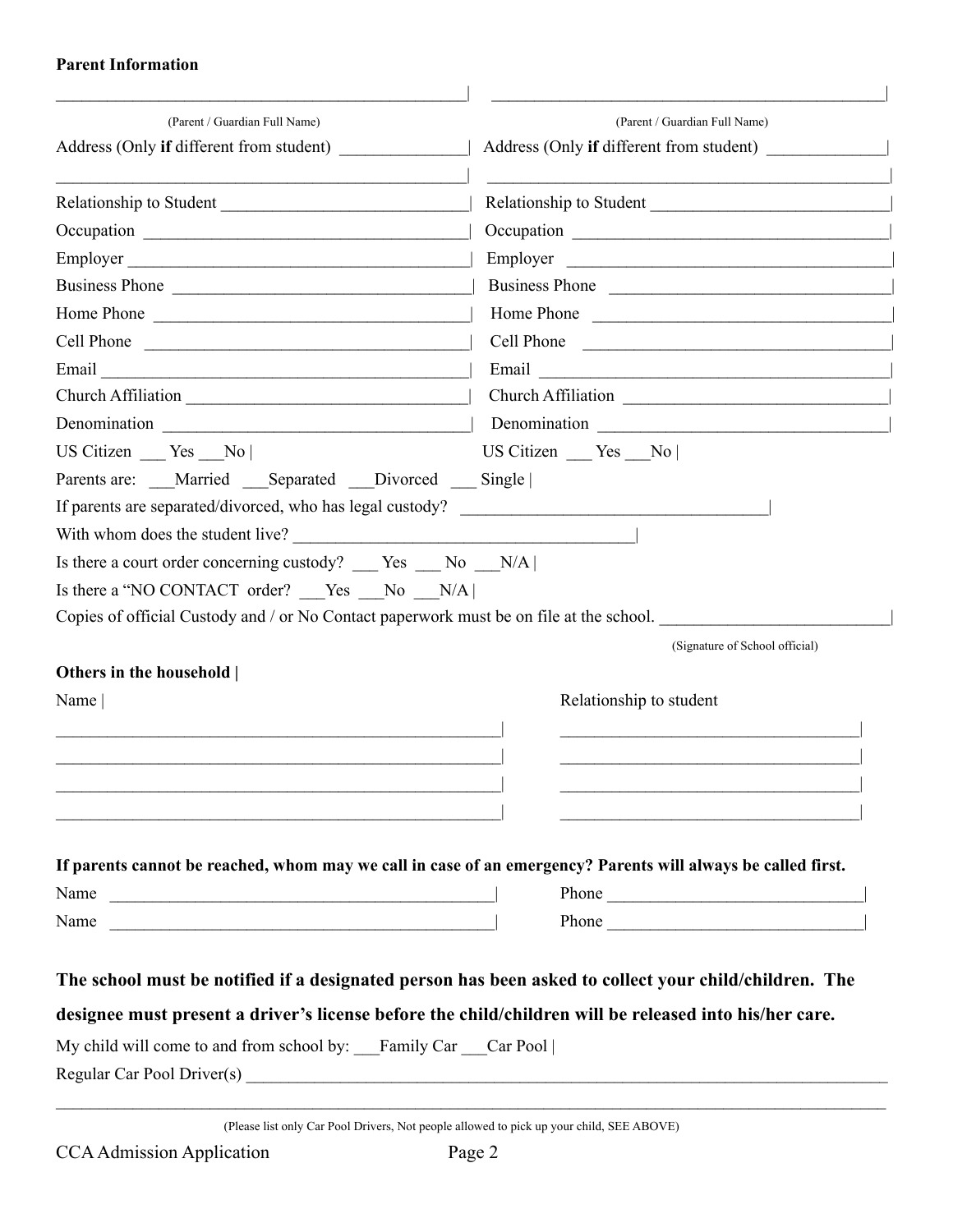\_\_\_\_\_\_\_\_\_\_(initial) **NON-REFUNDABLE ENROLLMENT FEE AND FIRST MONTH'S TUITION** | I understand that upon being accepted at CCA the enrollment fee and first month's tuition is non-refundable and non-transferrable.

\_\_\_\_\_\_\_\_\_\_(initial) **School learning resource materials and equipment |** I the financially responsible party agree that if any learning resource materials or equipment assigned to this student become damaged, misused beyond normal wearing tear, are lost, that I will pay the school for the replacement cost to the materials or equipment.

\_\_\_\_\_\_\_\_\_\_(initial) **Due Process** | Rules and policies announced by the administration during the school year will take precedence over statements previously printed in the handbook.

\_\_\_\_\_\_\_\_\_\_(initial) **Consent to Testing |** I give permission for CCA, or it's authorized representative, to test my child in order to determine academic progress and best serve his/her needs. ( The range and scope of testing will be determined on an individual basis. If your child has has previous diagnostic testing, it is important for the school to have a copy of the results on file.

\_\_\_\_\_\_\_\_\_\_ (initial) **School Directory** | I understand that my name, address, and phone number will be put into a school directory. My child's name will also be included. I understand that the school directory will be sent out via email, and is for current school families and staff only. I agree not to distribute this information to others.

\_\_\_\_\_\_\_\_\_(initial) **Consent to Treat**—I, the parent, do hereby consent to any X-ray examination, anesthetic, medical or surgical diagnosis or treatment and hospital service that may be rendered to my child under the general or special instructions of his/her physician or any physician the school may call, whether such diagnosis or treatment is rendered at the office or at a licensee's hospital. It is understood that reasonable effort will be made to contact the doctor listed on this application before any other physician is called. It is further understood that this consent is given in advance of any specific diagnosis or treatment which might be required and is given to authorize CCA or the physician to exercise their best judgment as to the requirements of such diagnosis or treatment. This consent shall remain in continuous effect until revoked in writing and delivered to the physician listed on this application or to the school entrusted with the custody of my child.

\_\_\_\_\_\_\_\_\_(initial) **Acceptable Use Policy**—I, the parent, grant permission for my child to access computer services such as electronic mail and the Internet. I understand that individuals and families may be held liable for any inappropriate behavior. I understand that some materials on the Internet may be objectionable but I accept responsibility to work with the school in guidance of Internet use, setting and conveying standards for my child to follow when selecting, sharing, or exploring information and media.

\_\_\_\_\_\_\_\_\_(initial) **Photo/Video Release**—I hereby grant CCA and its employees, agents and assigns, the right to photograph my child and use the photo, derivatives, and/or other digital reproductions of him/her or other reproductions of his/her physical likeness for publication purposes, whether electronic, print, digital or electronic publishing via the Internet. Furthermore, I assign the rights for any recording, be it audio and/or visual, to be used in the same manner as the aforementioned photographs. Example: Website, PR, wall posters, etc.

\_\_\_\_\_\_\_\_\_(initial) **Disclaimer**—CCA reserves the right to withdraw acceptance or dismiss the applicant from school in the event that incomplete or inaccurate information is provided. The application information is confidential and is intended for the school's purposes only. This form is an application for admission only. Upon completion of all application procedures and School Board approval, you will be notified of acceptance.

**Parent/Guardian Contract |** We/I agree to actively support and encourage my student's active support of the *Guiding Principles* of CCA, the Principles for Life at CCA, and the guidelines set forth in the Student Handbook. We/I will provide physical examination reports for this student (this should include scoliosis examination), a) entering school for the first time, b) at grade seven and at other grades, when required by the Texico Conference Board of Education. We/I agree to accept full financial responsibility for this student. We/I affirm that the information provided in this application is true to the best of our/my knowledge.

| PARENT/GUARDIAN'S SIGNATURE | <b>DATE</b> |
|-----------------------------|-------------|
| PARENT/GUARDIAN'S SIGNATURE | <b>DATE</b> |

**Student Contract |** I have the CCA Student Handbook. If I am accepted by CCA I pledge myself to actively support the *Guiding Principles, The Principles for Life at CCA* and the guidelines set forth in the CCA Student Handbook.

 $\Box$  , we have the contribution of the contribution of the contribution of the contribution of the contribution of the contribution of the contribution of the contribution of the contribution of the contribution of the co STUDEDNT'S SIGNATURE DATE

CCA Admission Application Page 3